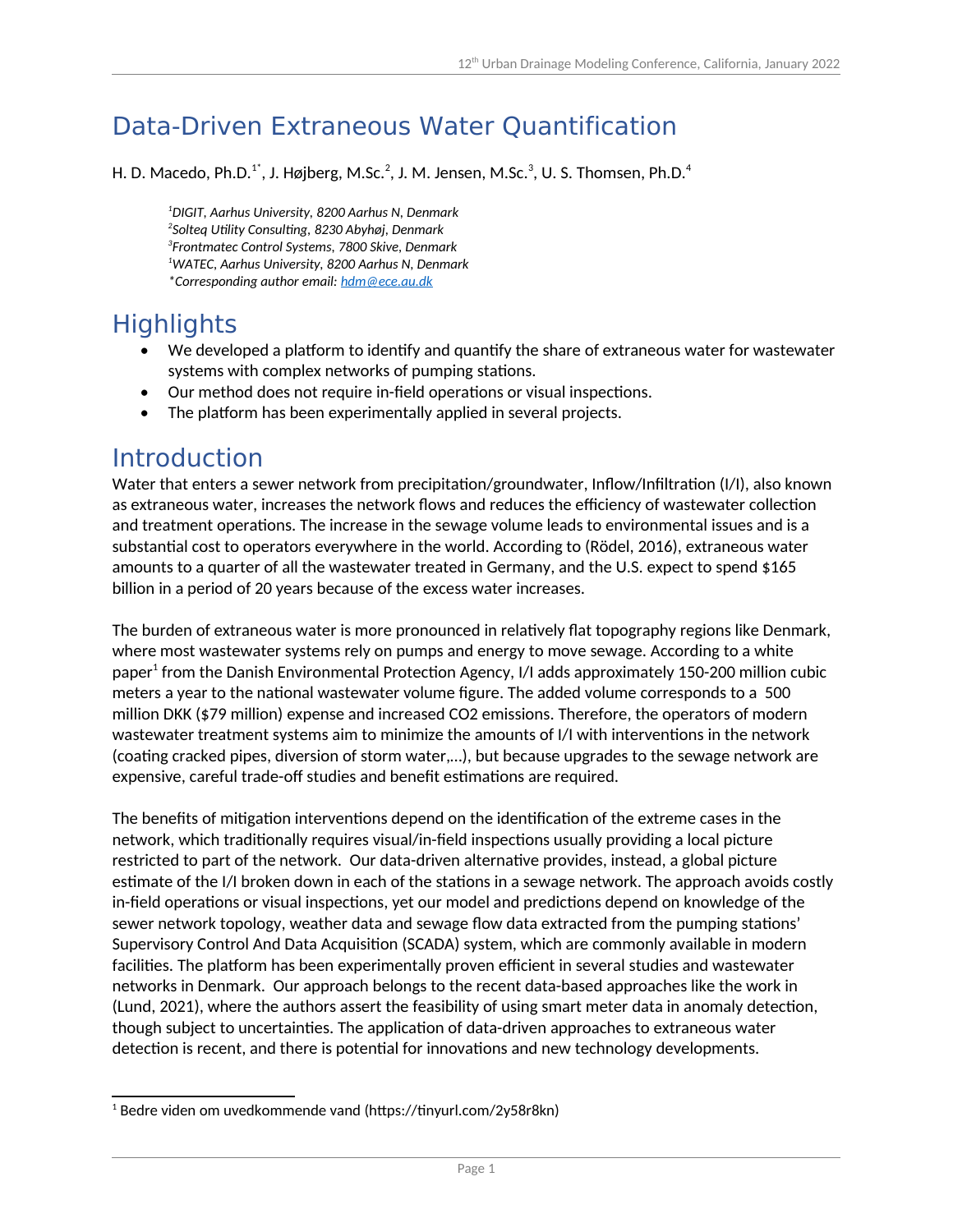### Methodology

The wastewater quantification is based on a stepwise approach to flow data available from the SCADA systems of both the water supply network and the wastewater pumping stations. In the first step, we compute the difference between the total wastewater flowing through the system and the amount of water supplied to the region (billed water). Then we divide the non-billed water amount into an estimate of Inflow/Infiltration using a weather model. We depict the different steps in Figure 1 and provide more details in the following paragraphs.



**Data Collection** In all our applications we were able to obtain flow data from the SCADA system operator with the required values and time resolution. In addition to pump flow data, our method requires that the network structure of pumping stations is known and adequate, meaning that the stations and their relationship must form a tree structure where the root node is the destination of the water, typically a wastewater treatment plant. This flow-directional relationship reflects that for each station there can be found upstream stations from which each station has an influx of water. The total sum of this flowing water is thus calculated as the total flow of the upstream station's flow.

**Total Extraneous Water** Besides channelling the water received from other stations, the upstream water volume, each station receives the sewage originating from the billed water delivered to nearby houses and industries. The calculation of billed water is defined by a simple sum of the registered water supply consumptions. A model of the relation between water supplied/billed water and average wastewater collected at a single substation is inferred in the period where flows from other stations are zero, and a station's amount of extraneous water is computed as a subtraction of the upstream volume and the billed water to the total water volume pumped to the downstream stations.

**Inflow/Infiltration Separation** We input the daily amount of precipitation to our model and label each station with a token (wet) when inflow is expected or (dry) otherwise. The labelling is decided on a threshold for daily precipitation weather readings. A reading of 2 mm or below leads to labelling station as dry. A station labelled as wet on a given day is always labelled wet on the following day to reflect the fact that direct precipitation may take some time to find its way from where it falls to the station. As with instruments measuring flow, precipitation instruments are typically not present at each pumping station. In such cases, we approximate values with the measurements from neighbouring stations. By removing all flow data on wet days and by filling the resulting gaps with linear interpolated data it is possible to estimate how the daily flow would look like if it had no impact from precipitation.